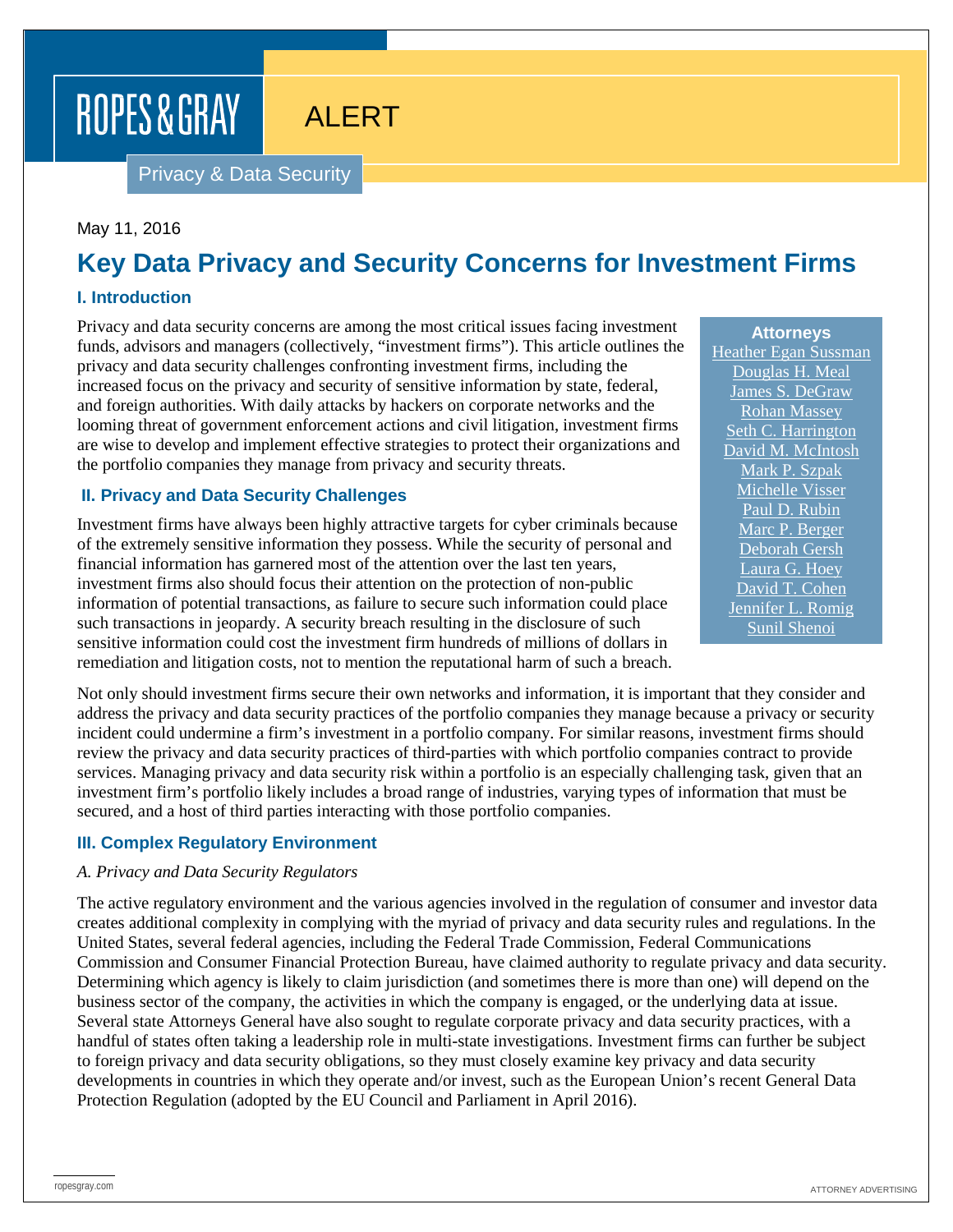## ROPES&GRAY

May 11, 2016

ALERT | 2

Additionally, the U.S. Securities and Exchange Commission has increasingly focused on cybersecurity risks facing investment firms. In April 2014, the SEC's Office of Compliance Inspections and Examinations ("OCIE") announced a series of examinations to identify data security risks in the securities industry. Following completion of these examinations, in February and April 2015, OCIE provided guidance to investment firms regarding three broad categories of cybersecurity protections they should implement: 1) conduct periodic risk assessments regarding cybersecurity practices, 2) develop a cybersecurity strategy to prevent, detect, and respond to cybersecurity threats, and 3) implement that strategy through policies, procedures, and training. On September 15, 2015, OCIE announced a second round of examinations that would focus on six key areas: 1) governance and risk assessment, 2) access rights and controls, 3) data loss prevention, 4) vendor management, 5) training, and 6) incident response.

The SEC's identification of these six areas, combined with OCIE's April 2015 guidance, provides a framework for the type of cybersecurity program that the SEC expects investment firms to adopt. Further, the SEC's public pronouncements on cybersecurity indicate that failure to meet these expectations can result in an enforcement action. Indeed, on September 22, 2015, only one week after its notice of a second round of cybersecurity examinations, the SEC announced its first settlement of an enforcement action against an investment adviser arising from a cybersecurity breach. In that case, R.T. Jones Capital Equities Management allegedly failed to establish cybersecurity policies and procedures prior to a breach of the personally identifiable information of approximately 100,000 individuals that was stored on a third-party-hosted web server. Even though none of R.T. Jones' clients were alleged to have been harmed as a result of the intrusion, R.T. Jones agreed to pay a \$75,000 penalty as part of the settlement.

#### *B. HIPAA Enforcement*

While many of the regulators described above could attempt to regulate both an investment firm and its portfolio companies, firms that invest in the health care industry must also be aware of their obligations relating to the protection of healthcare data.

The Health Insurance Portability and Accountability Act, the Health Information Technology for Economic and Clinical Health ("HITECH") Act, and their implementing regulations (collectively, "HIPAA") requires the protection of individual health information and applies to entities known as "covered entities" and "business associates." An investment firm's portfolio companies, such as health care providers or data analysis and storage organizations, may be covered entities or business associates, and as a result would be subject to HIPAA.

The Department of Health and Human Services Office for Civil Rights ("OCR") is responsible for enforcing HIPAA. In general, OCR enforces HIPAA by investigating complaints and reported breaches, although under its audit program it additionally conducts periodic, proactive audits of covered entities and business associates. OCR may impose civil monetary penalties on covered entities and business associates that range from \$100 to \$50,000 per violation (with an annual maximum fine per violation of \$1.5 million), with aggregate penalties trending higher in recent years.

Other entities may also be involved in HIPAA enforcement activities. The Department of Justice, for example, may investigate complaints alleging a violation of a criminal provision of HIPAA. Additionally, state Attorneys General have the authority to bring civil actions for HIPAA violations on behalf of state residents. Finally, the FTC has worked with OCR on joint enforcement actions related to privacy violations. For example, in 2010, FTC and OCR pursued joint enforcement under HIPAA and the FTC Act against Rite Aid, at the time publicly traded but partly owned by a private investment firm, for Rite Aid's alleged failure to safeguard the privacy of its consumers when disposing of identifying information on pill bottles labels and other information. Rite Aid paid a \$1 million fine and agreed to a 3-year corrective action plan with HHS, and is subject to an FTC consent order for 20 years.

#### **IV. Mitigating Cybersecurity Risks**

Based on the risks and complex regulatory obligations faced by private investment firms, it is important that such firms develop an effective privacy and data security program. Set forth below are some of the proactive steps an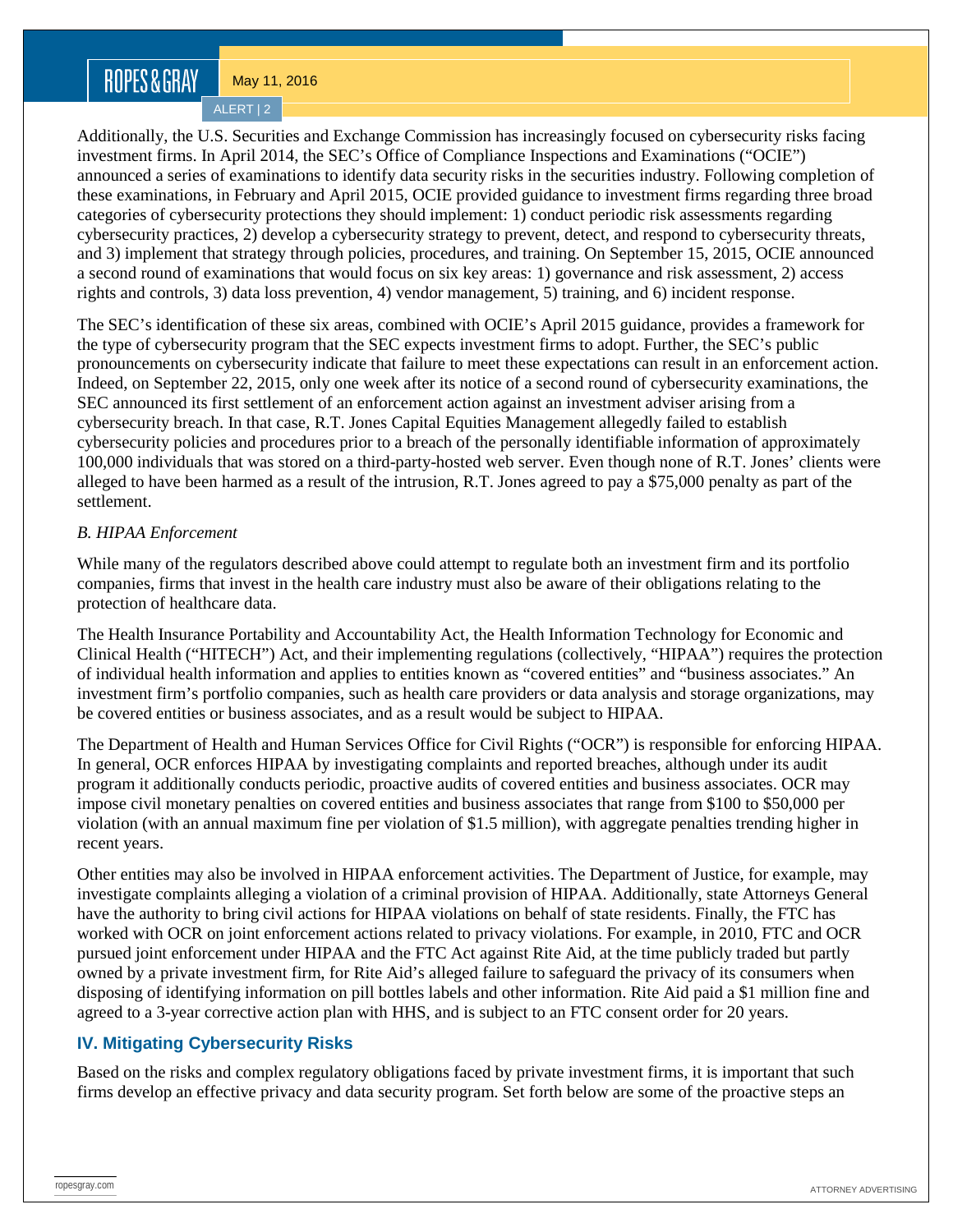### ROPES&GRAY

May 11, 2016

ALERT | 3

investment firm can take to mitigate cybersecurity risks, although all strategies should be carefully tailored to address the risks applicable to a particular entity.

#### *A. Pre-Acquisition Diligence*

Investment firms should conduct appropriate due diligence on potential investments or acquisition targets to minimize risk to the target and to the firm post-closing. Representations and warranties in the transaction documents can help limit risk but diligence should be undertaken to understand how a potential target collects, uses, stores, discloses, transfers, and disposes of data in its business operations. Prior to signing, investment firms should also develop post-closing remediation plans and evaluate how such plans impact the valuation model for the investment.

#### *B. Policies and Procedures*

Investment firms should develop policies and procedures to prevent, detect, and respond to security threats. Such policies and procedures should clearly document privacy and security expectations at the enterprise level and address the types of technical safeguards that firms should employ. Investment firms should also have a written incident response plan that clearly defines the roles and responsibilities for managing the incident, as coordination between various internal stakeholders is critical to a successful response. The response plan should account for the retention of legal, technology and public relations experts and the plan should be a living document. In other words, the plan should be tested, adjusted to account for the testing experience, and periodically tested again ideally involving the retained specialists so that when an incident happens, the entire team is ready to work together in a productive, efficient manner.

#### *C. Training and Assessments*

Investment firms should also develop and implement training programs for officers and employees regarding privacy and security obligations, security threats, and responses to such threats. Such training should cover the monitoring of compliance with the firm's policies and procedures regarding security. As part of a firm's monitoring efforts, an investment firm should also conduct periodic assessments regarding its technology infrastructure, internal and external cybersecurity threats, its governance structure for managing cybersecurity risks, and common networks shared with third parties. These assessments should be conducted under privilege wherever possible and appropriate.

#### *D. Vendor Management*

Given the impact that third-party privacy and data security practices can have on an investment firm and its portfolio companies, investment firms should establish a robust vendor management program. Such programs typically have three components: 1) a process to select and retain third-party providers that are capable of maintaining the security of the company's network and data, 2) standard contractual clauses to implement security controls that are appropriate to the services being provided, and 3) ongoing monitoring of the relationship over time to ensure that the vendor continues to have in place appropriate controls designed to protect the client's systems and data.

#### *E. HIPAA Compliance Programs*

Entities subject to HIPAA should ensure that their HIPAA compliance programs are comprehensive and up to date. In particular, entities subject to HIPAA are required to undertake a periodic "risk analysis" in order to assess risks and vulnerabilities to patient information. This analysis has become a focal point of OCR HIPAA enforcement and is often among the first documents requested by OCR during a HIPAA audit or investigation. Entities subject to HIPAA should also ensure the sufficiency of their policies, procedures, practices and training. Finally, entities subject to HIPAA should ensure that business associate agreements are in place as required; this has also become an OCR focal point in recent years.

\* \* \*

Ropes & Gray LLP's global privacy and data security practice has assisted leading companies in developing and implementing tailored cybersecurity and HIPAA compliance programs, including policies, training, assessments, and